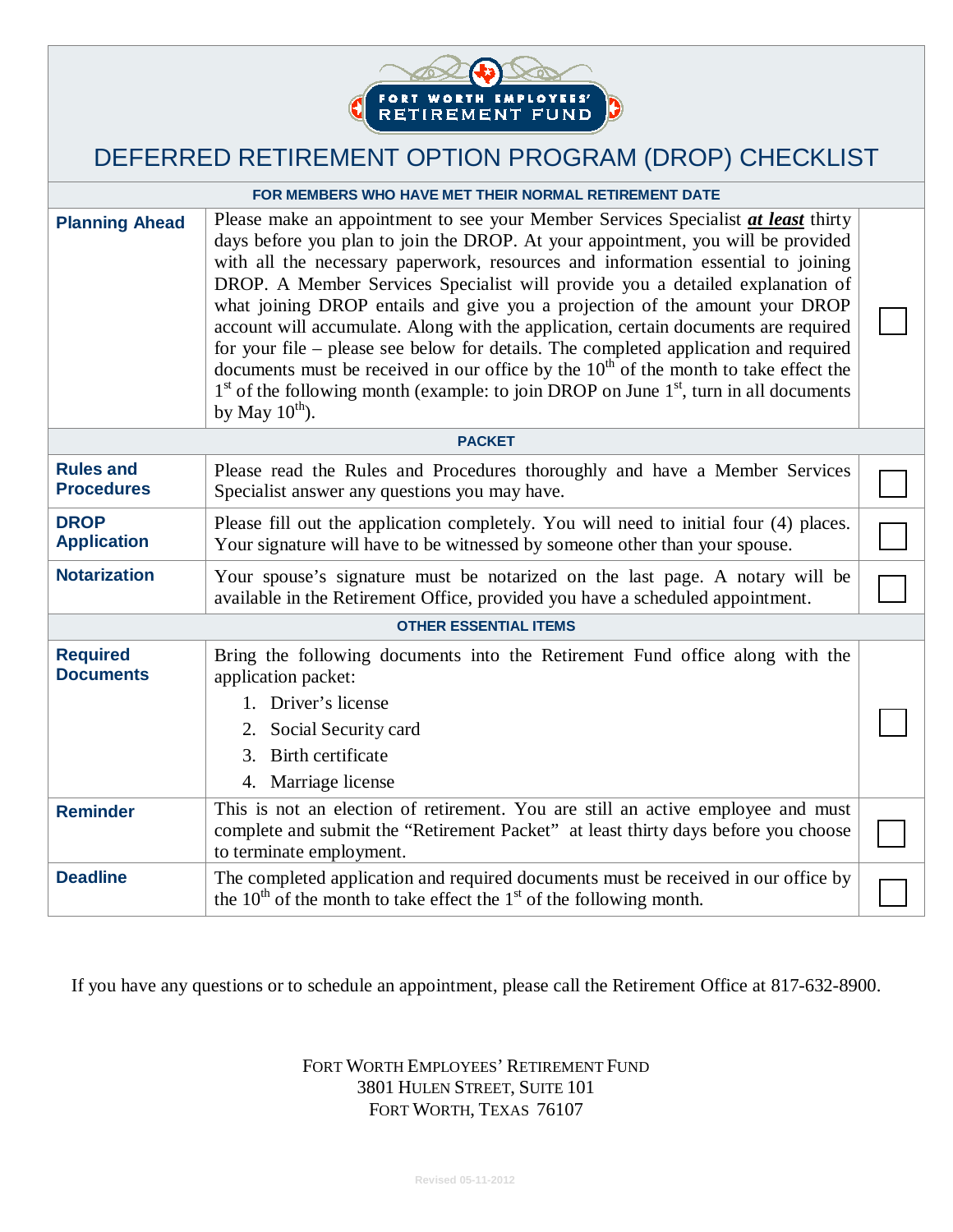

## **DEFERRED RETIREMENT OPTION PROGRAM ELECTION FORM**

| PRINTED NAME:                                                                                                                          |  |             | <u> 1989 - Andrea Santa Andrea Andrea Santa Andrea Andrea Andrea Andrea Andrea Andrea Andrea Andrea Andrea Andre</u>                                                                                                                                                                                                |  |  |  |
|----------------------------------------------------------------------------------------------------------------------------------------|--|-------------|---------------------------------------------------------------------------------------------------------------------------------------------------------------------------------------------------------------------------------------------------------------------------------------------------------------------|--|--|--|
| <b>SOCIAL SECURITY #:</b>                                                                                                              |  |             |                                                                                                                                                                                                                                                                                                                     |  |  |  |
| <b>DROP</b> Effective Date:                                                                                                            |  |             |                                                                                                                                                                                                                                                                                                                     |  |  |  |
|                                                                                                                                        |  |             |                                                                                                                                                                                                                                                                                                                     |  |  |  |
| Date of Birth:<br><u> Alexandria de la contrada de la contrada de la contrada de la contrada de la contrada de la contrada de la c</u> |  |             |                                                                                                                                                                                                                                                                                                                     |  |  |  |
| Home Street:                                                                                                                           |  |             |                                                                                                                                                                                                                                                                                                                     |  |  |  |
| City: State:                                                                                                                           |  |             | $\frac{1}{2}$ $\frac{1}{2}$ $\frac{1}{2}$ $\frac{1}{2}$ $\frac{1}{2}$ $\frac{1}{2}$ $\frac{1}{2}$ $\frac{1}{2}$ $\frac{1}{2}$ $\frac{1}{2}$ $\frac{1}{2}$ $\frac{1}{2}$ $\frac{1}{2}$ $\frac{1}{2}$ $\frac{1}{2}$ $\frac{1}{2}$ $\frac{1}{2}$ $\frac{1}{2}$ $\frac{1}{2}$ $\frac{1}{2}$ $\frac{1}{2}$ $\frac{1}{2}$ |  |  |  |
| Phone: (Primary)                                                                                                                       |  | (Alternate) |                                                                                                                                                                                                                                                                                                                     |  |  |  |
|                                                                                                                                        |  |             |                                                                                                                                                                                                                                                                                                                     |  |  |  |
| Spouse Name:                                                                                                                           |  |             |                                                                                                                                                                                                                                                                                                                     |  |  |  |
|                                                                                                                                        |  |             |                                                                                                                                                                                                                                                                                                                     |  |  |  |
| Spouse's Birth Date:                                                                                                                   |  |             |                                                                                                                                                                                                                                                                                                                     |  |  |  |
| Date of Marriage:                                                                                                                      |  |             |                                                                                                                                                                                                                                                                                                                     |  |  |  |

#### **PART I**

### **I ACKNOWLEDGE THE FOLLOWING:**

- 1. I have read and understand the Deferred Retirement Option Program ("DROP") provisions of the Retirement Administrative Rules (the "Rules") that provides for the Fort Worth Employees' Retirement Fund (the "Fund"). I understand that the provisions of the Rules always govern, and that, if a conflict arises between the terms of the Rules and the terms of this Election Form or any other document or communication, the terms of the Rules will control.
- 2. I have read and understand the rules and procedures for DROP participation, as adopted by the Fund's Board of Trustees (the "Board"). I understand that the Board can change the rules and procedures, and any other rules or forms regarding DROP, at any time, both retroactively and prospectively, with or without notice.
- 3. I have had the opportunity to meet with the Fund's administrative staff (the "Staff") and to ask them questions regarding the operation of DROP and the effect of DROP on my benefits.

Initial Here:\_\_\_\_\_\_\_\_\_\_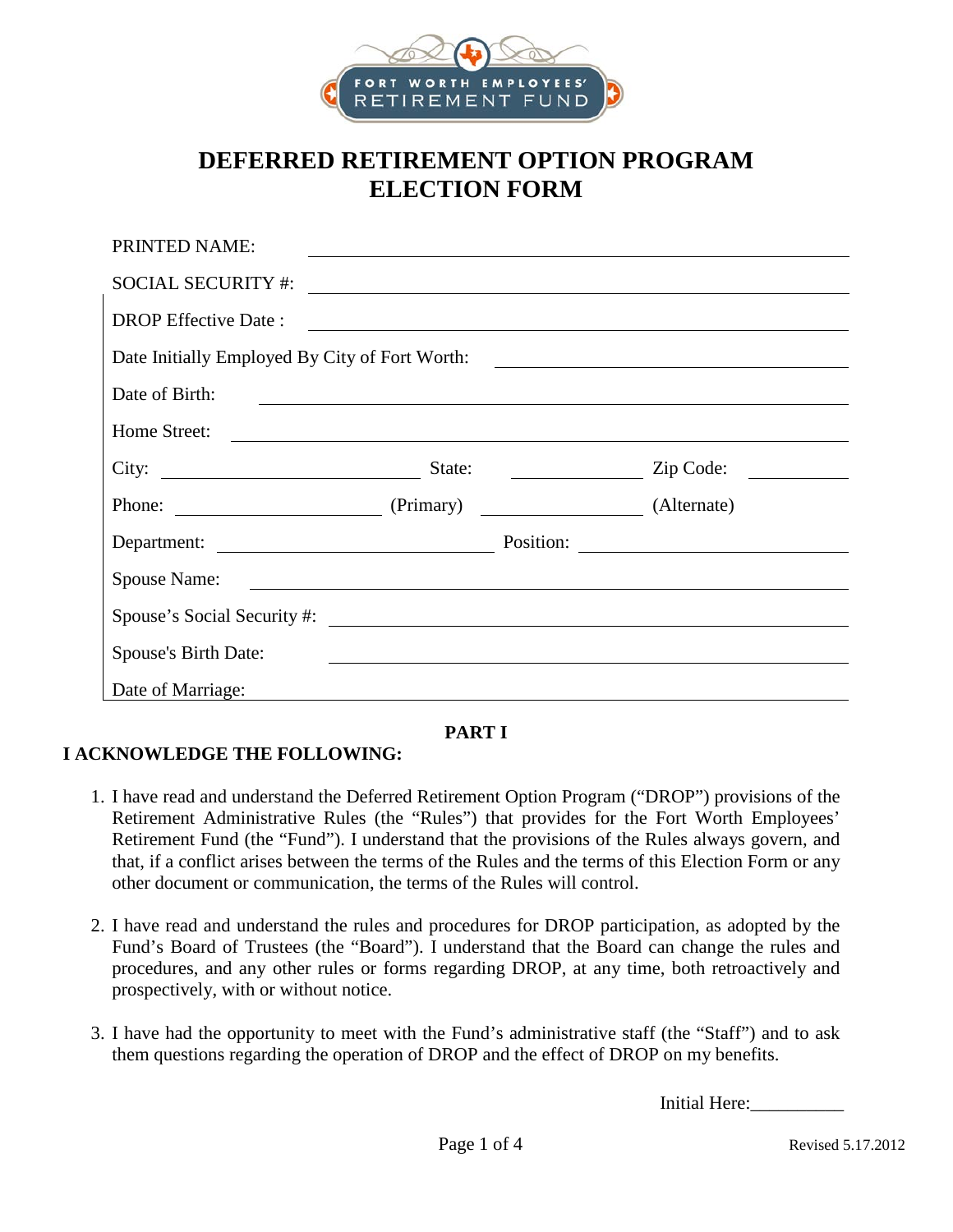- 4. I have had the opportunity to seek advice from a professional tax or legal advisor regarding DROP. I understand that the Staff cannot and has not given me tax or legal advice regarding DROP, however, I specifically understand that under current law, the distribution of amounts credited to my DROP Account before age 59½ (or, age 55 following separation from service or any other special IRS rules if applicable) may result in a special excise tax of ten percent of the amount distributed (in addition to regular income taxes).
- 5. I meet (or will meet within the next 60 days) the eligibility requirements of DROP as set forth in the Rules.
- 6. I understand, if I participate in DROP, that:
	- a. my retirement pension will be frozen as of my DROP Effective Date (defined below), so that my Credited Service and Compensation Base (as both are defined by the Rules) shall be calculated as of my DROP Effective Date, regardless of my continued service, regardless of any subsequent increases in earnings, and regardless of any cost of living adjustments I would have been eligible to receive if I had in fact retired instead of electing to participate in DROP;
	- b. I will receive DROP benefits consisting of monthly accruals to an account (my "DROP Account") in the amount of the monthly retirement pension I would have received if I had actually retired on my DROP Effective Date, except that these accruals will not include any cost of living adjustments and my Credited Service will not include any accumulated sick leave or major medical leave;
	- c. the accruals to my DROP Account begin with my DROP Effective Date and end with the month I leave active service, provided however, that accruals to my DROP Account will not be made for more than five years;
	- d. the balance in my DROP Account will not be credited with any interest or earnings; and
	- e. when my DROP Account is eligible to be distributed I will complete the DROP Payment Selection Form by choosing one of seven distribution options or a combination thereof and signing said form (having such signature notarized).
- 7. I understand that my Spouse (if any as of the date of this Election Form) must consent to my election to participate in DROP by signing this Election Form (and having such signature notarized).
- 8. I understand that the Board must approve my election to participate in DROP. I understand that my election becomes effective on the first day of the month following Board approval or, if later the first day of the month following my completion of my Normal Retirement Date (Rule of 80 or 65 & 5) or Special Retirement Date (25 and out). I understand that the date my election becomes effective is called my "DROP Effective Date." I understand that my election is made on this Election Form.

Initial Here: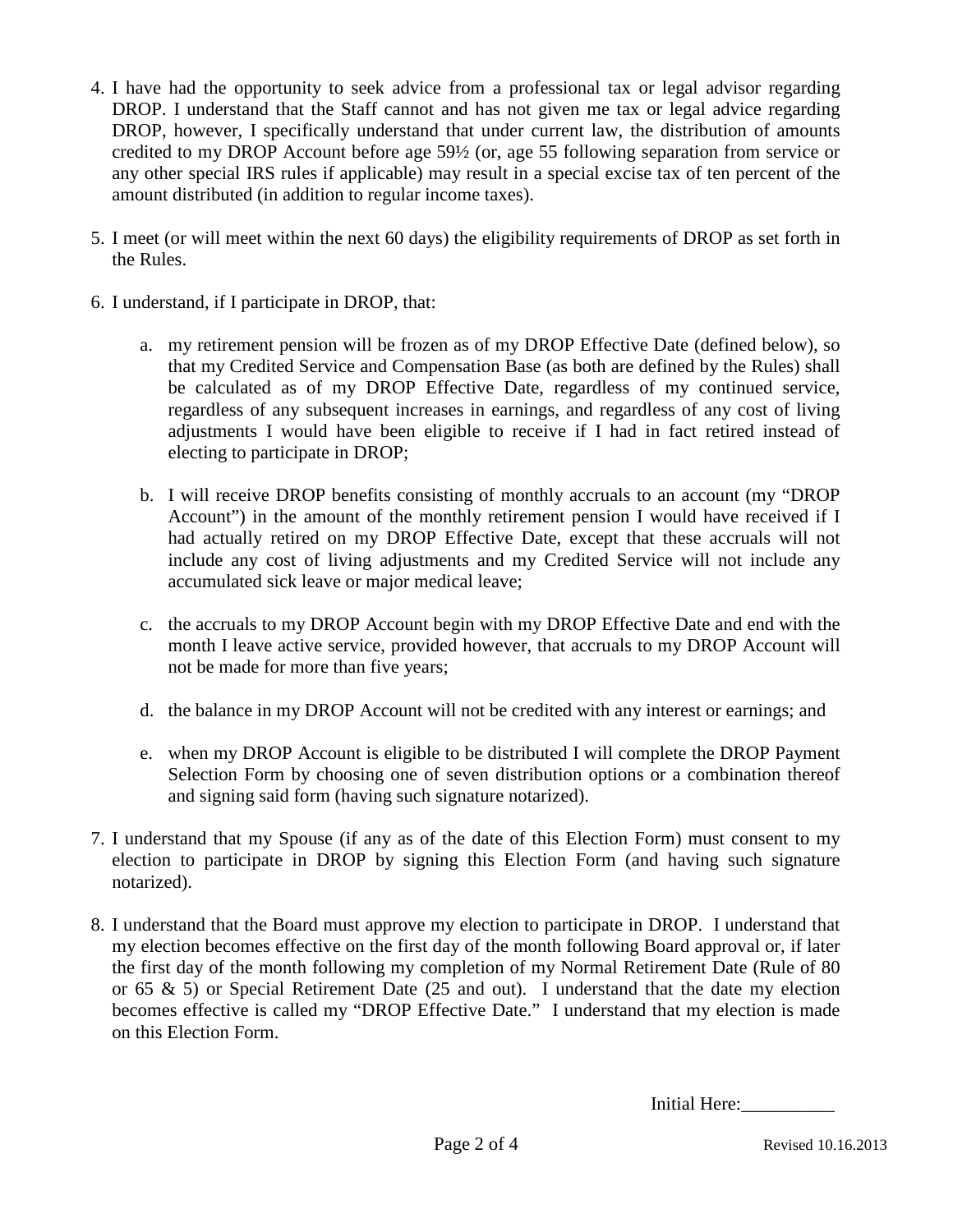- 9. I understand that I can revoke my election only in writing and that my revocation must be received by the Staff prior to Board approval. I understand that my election is irrevocable after Board approval.
- 10. I understand that, once I properly complete and submit my Election Form to the Staff, my Election Form will be placed for Board approval on the agenda of the next regular Board meeting. The election form must be submitted 30-60 calendar days in advance, but no later than the 10th of the month, prior to the date the Board is to consider the Election Form.
- 11. I understand that my participation in DROP will have no effect on contributions to the Fund, and that, therefore, both the City and I must continue to make contributions to the Fund.
- 12. I understand that, as of my DROP Effective Date, I will be ineligible to receive a disability pension, and that, instead, in the event of a disability for which I would otherwise receive disability benefits under the Rules, I will be deemed to have retired and will be treated in accordance with the rules applicable to DROP retirees.
- 13. I understand that if I die after completing one (1) month in DROP, my DROP benefits will be paid to my spouse, or if I have none, to my designated beneficiary or estate.
- 14. I understand that this is not an election of retirement, it is a deferral of retirement and I must apply for retirement benefits by submitting a retirement application, at least thirty (30) to sixty (60) days prior the day I intend to retire but no later than the 10th of the month, prior to the date the Board is to consider the Retirement Application.

| (To Be Completed By Retirement Office) |                                      |  |               |  |  |
|----------------------------------------|--------------------------------------|--|---------------|--|--|
|                                        | Effective Date of DROP: $\_\_\_\/$   |  |               |  |  |
| <b>Blue Plan</b>                       |                                      |  |               |  |  |
|                                        |                                      |  |               |  |  |
|                                        |                                      |  |               |  |  |
| <b>Orange Plan</b>                     |                                      |  |               |  |  |
|                                        | Credited Service: Years Years Months |  |               |  |  |
|                                        |                                      |  |               |  |  |
|                                        |                                      |  |               |  |  |
|                                        |                                      |  | Initial Here: |  |  |